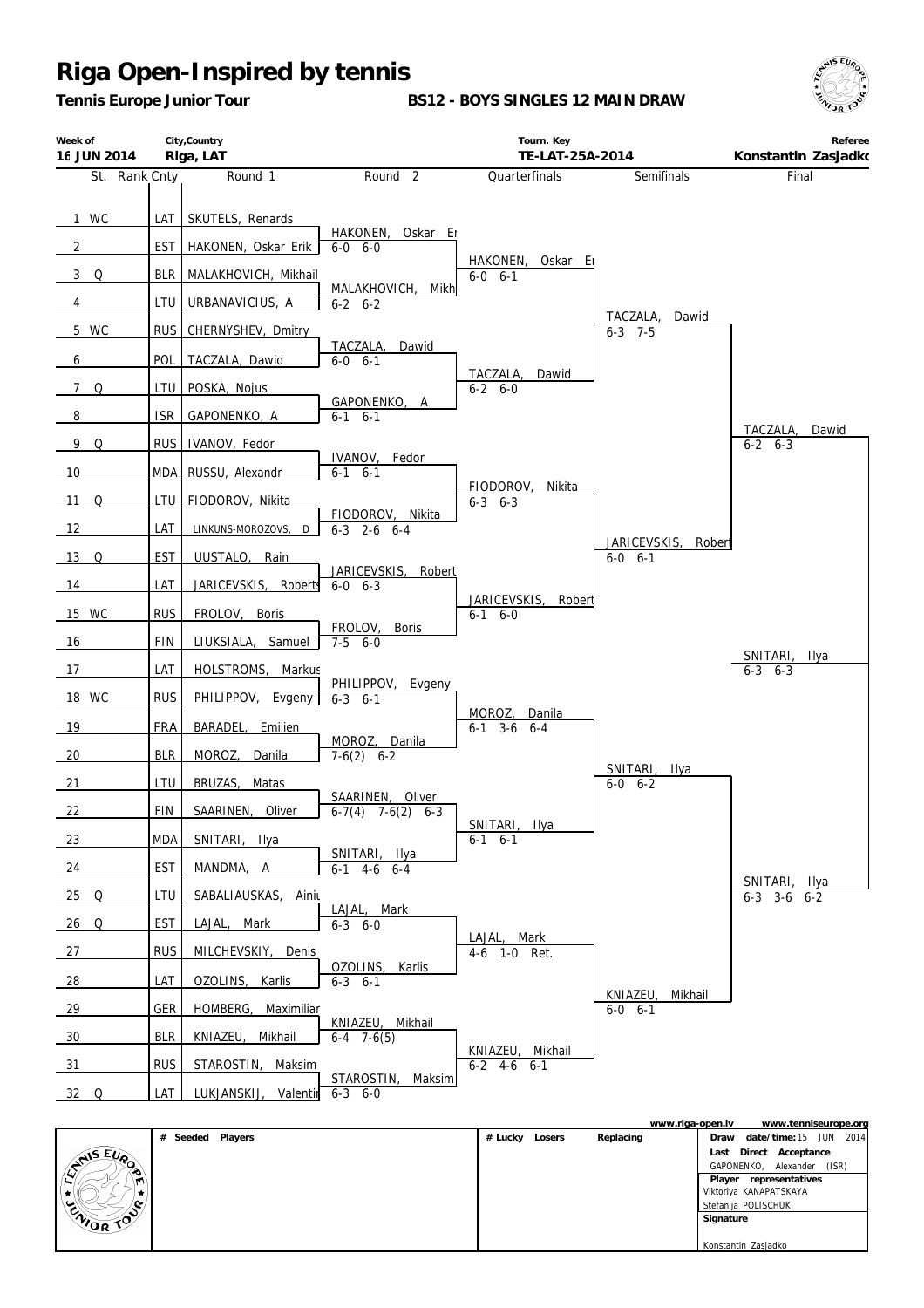

|                                | # Seeded Players | # Lucky Losers | Replacing | Draw date/time: 15 JUN 2014 18:1 |
|--------------------------------|------------------|----------------|-----------|----------------------------------|
| $E_{\mu_{\alpha}}$<br>$A^{15}$ |                  |                |           | Last Direct Acceptance           |
|                                |                  |                |           | GAPONENKO, Alexander (ISR)       |
|                                |                  |                |           | Player representatives           |
| ₩.                             |                  |                |           | Viktoriya KANAPATSKAYA           |
| œ.                             |                  |                |           | Stefanija POLISCHUK              |
| CNIOR TOP                      |                  |                |           | Signature                        |
|                                |                  |                |           |                                  |
|                                |                  |                |           | Konstantin Zasjadko              |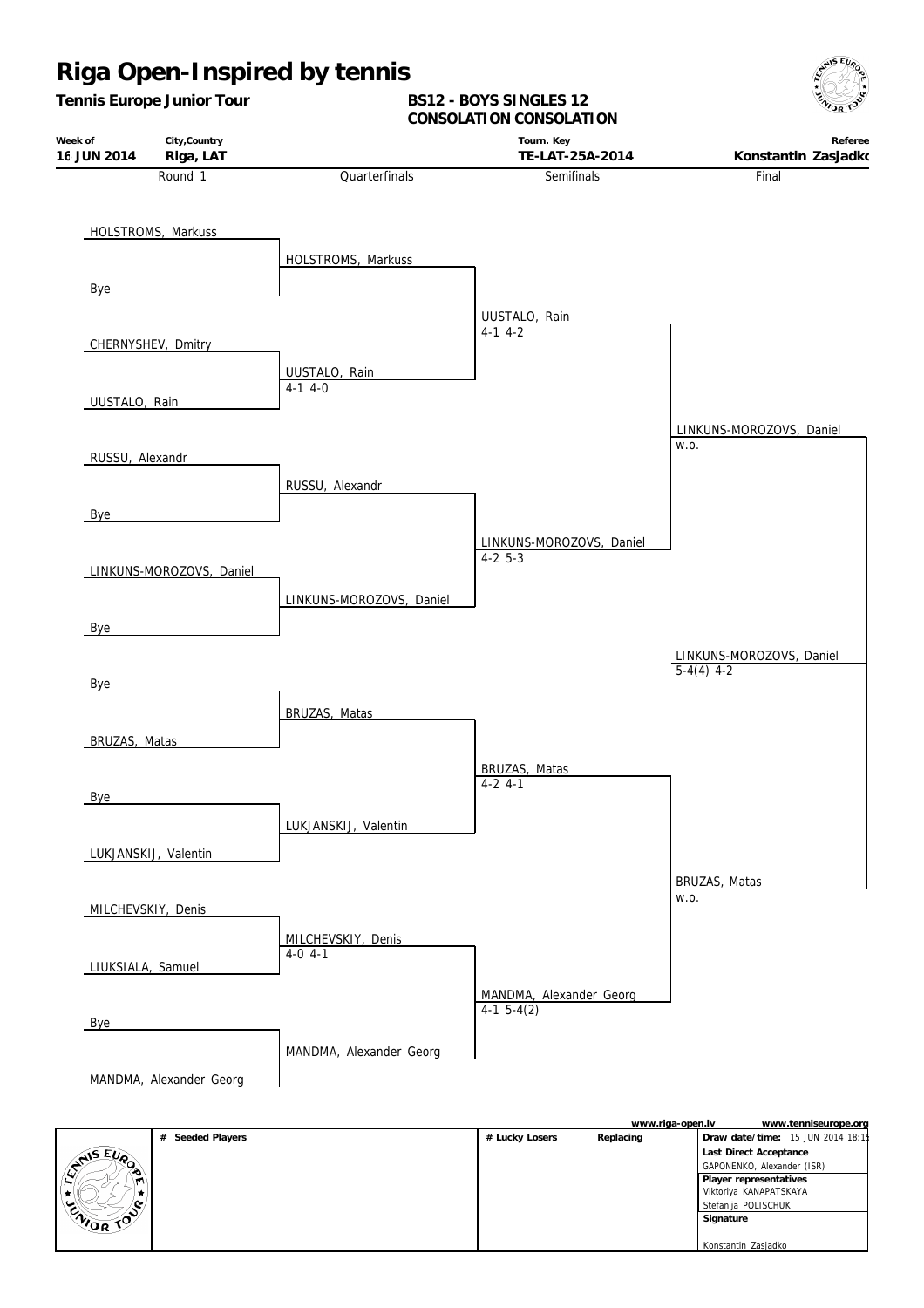*Tennis Europe Junior Tour*

#### **BS12 - BOYS SINGLES 12 QUALIFYING**



| Week of<br>16 JUN 2014 |            | City, Country<br>Riga, LAT   | Tourn. Key<br>TE-LAT-25A-2014         | Referee<br>Konstantin Zasjadko    |
|------------------------|------------|------------------------------|---------------------------------------|-----------------------------------|
| St. Rank Cnty          |            | Round 1                      | Finals                                | Qualifiers                        |
|                        |            |                              |                                       |                                   |
| $\mathbf{1}$           |            | RUS   LASHMANOV, Valentin    | LASHMANOV, Valentin                   |                                   |
| $\overline{2}$         |            | Bye                          |                                       | SABALIAUSKAS, Ainius              |
| $\mathbf{3}$           | LTU        | SABALIAUSKAS, Ainius         | SABALIAUSKAS, Ainius                  | $6 - 0 6 - 0$                     |
| $\overline{4}$         | ITA I      | GAMMARIELLO, Alexander       | $2-6$ 7-5 6-4                         |                                   |
| 5                      |            | TUR SILIMAN, Baris           |                                       |                                   |
| 6                      |            | Bye                          | SILIMAN, Baris                        |                                   |
| $\overline{7}$         | EST        | GRINBERG, Cristo             |                                       | FIODOROV, Nikita<br>$6 - 0 6 - 1$ |
| 8                      |            | LTU   FIODOROV, Nikita       | FIODOROV, Nikita<br>$6 - 26 - 0$      |                                   |
| 9                      | LTU I      | BUDVYTIS, Povilas            |                                       |                                   |
| 10                     |            | Bye                          | BUDVYTIS, Povilas                     |                                   |
| 11 WC                  | BLR        | ZABABURIN, Damir             |                                       | LUKJANSKIJ, Valentin              |
|                        |            |                              | LUKJANSKIJ, Valentin                  | $6-1$ $6-1$                       |
| 12                     |            | LAT LUKJANSKIJ, Valentin     | $6 - 2 6 - 1$                         |                                   |
| 13                     |            | EST UUSTALO, Rain            | UUSTALO, Rain                         |                                   |
| 14                     |            | Bye                          |                                       | UUSTALO, Rain                     |
| 15                     |            | RUS BARBARIN, Evgenii        | VASILIAUSKAS, Matas                   | $4-6$ 6-4 6-3                     |
| 16                     |            | LTU   VASILIAUSKAS, Matas    | $6-1$ $6-2$                           |                                   |
| 17                     |            | RUS   FILIPPOV, Andrey       |                                       |                                   |
| 18                     |            | Bye                          | FILIPPOV, Andrey                      |                                   |
| 19                     |            | LTU BISKAUSKIS, Ugnius       |                                       | LAJAL, Mark<br>$6-1$ $6-0$        |
| 20                     |            | EST LAJAL, Mark              | LAJAL, Mark<br>$6-1$ $6-2$            |                                   |
| 21                     |            | LTU POSKA, Nojus             |                                       |                                   |
| 22                     |            | Bye                          | POSKA, Nojus                          |                                   |
|                        |            |                              |                                       | POSKA, Nojus                      |
| 23                     |            | LAT LIEPINS, Edvards Teodors | LIEPINS, Edvards Teodors              | $7-5$ 4-6 6-1                     |
| 24                     |            | BLR   KEBETS, Vladislav      | $6-1$ $6-1$                           |                                   |
| 25                     | LTU        | GRIGAITIS, Edvinas           | GRIGAITIS, Edvinas                    |                                   |
| 26                     |            | Bye                          |                                       | IVANOV, Fedor                     |
| 27                     | <b>RUS</b> | IVANOV, Fedor                | IVANOV, Fedor                         | $4-6$ 6-0 6-1                     |
| 28                     | <b>ITA</b> | LIGUORI, Antonio Mattia      | $7-6(2)$ 6-1                          |                                   |
| 29                     | LAT        | LOCS, Maris                  |                                       |                                   |
| 30                     | <b>BLR</b> | MALAKHOVICH, Mikhail         | MALAKHOVICH, Mikhail<br>$6 - 0 6 - 1$ |                                   |
| 31                     | LTU        | TRAINAUSKAS, Justas          |                                       | MALAKHOVICH, Mikhail<br>$7-5$ 6-1 |
| 32                     |            | EST   KRISTIANSON, Hugo      | TRAINAUSKAS, Justas<br>$6-0$ $6-0$    |                                   |
|                        |            |                              |                                       |                                   |

|                          | # Seeded Players | # Alternates | Replacing | Draw date/time: 13 JUN 2014 18:5 |
|--------------------------|------------------|--------------|-----------|----------------------------------|
|                          |                  |              |           | Last Direct Acceptance           |
| $x^{\sqrt{15 E U \rho}}$ |                  |              |           | All in                           |
| $\mathbf{m}$             |                  |              |           | Player representatives           |
|                          |                  |              |           | Artsiom CHERKASAU                |
| n.<br>ີ                  |                  |              |           | Juliya POPYK                     |
| <b>CAIOR TOO</b>         |                  |              |           | Signature                        |
|                          |                  |              |           |                                  |
|                          |                  |              |           | Konstantin Zasjadko              |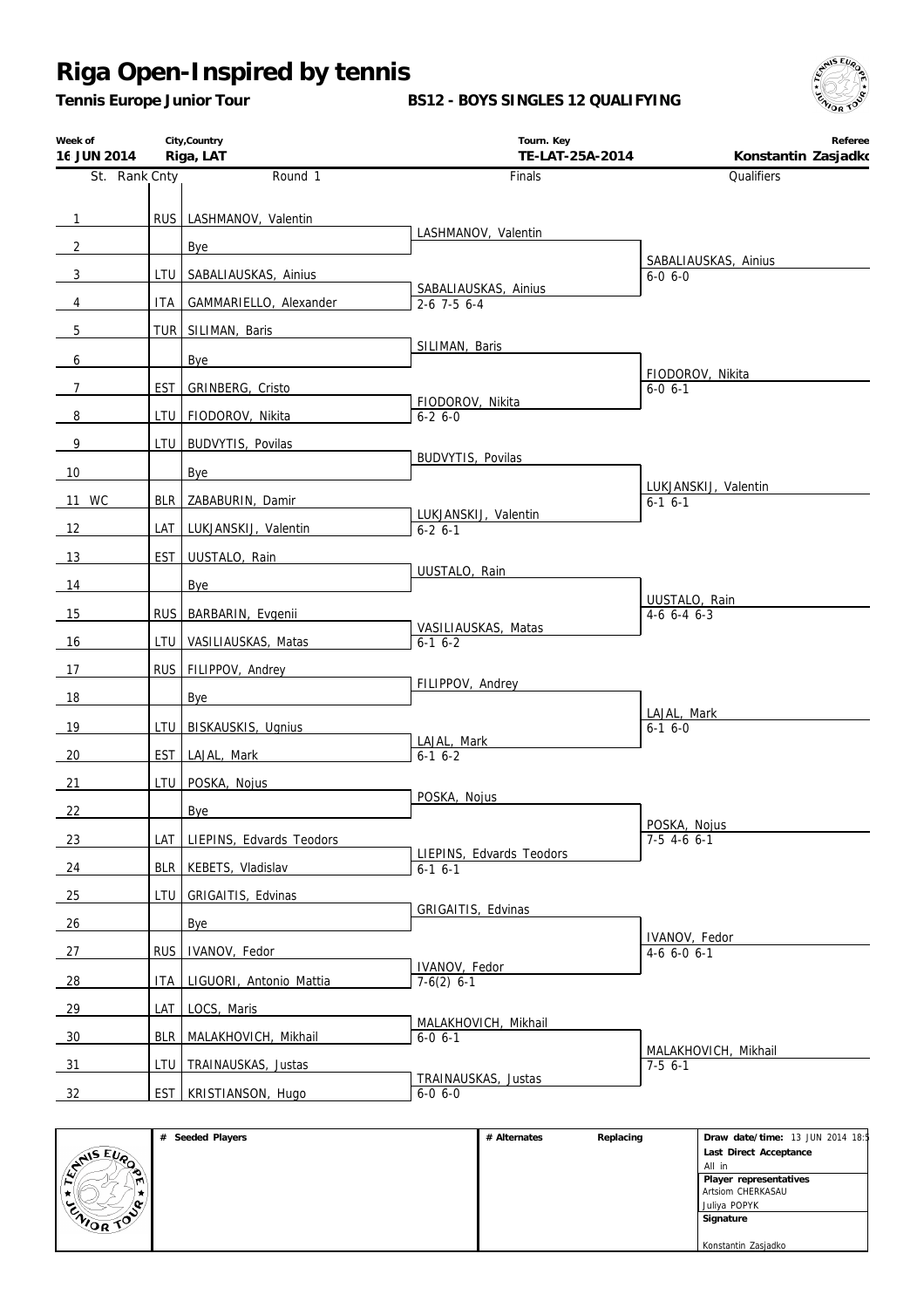*Tennis Europe Junior Tour*

**GS12 - GIRLS SINGLES 12 MAIN DRAW**



| Week of<br>16 JUN 2014 |                   | City, Country<br>Riga, LAT             |                                          | Tourn. Key<br>TE-LAT-25A-2014           |                                     | Referee<br>Konstantin Zasjadko           |
|------------------------|-------------------|----------------------------------------|------------------------------------------|-----------------------------------------|-------------------------------------|------------------------------------------|
| St. Rank Cnty          |                   | Round <sub>1</sub>                     | Round <sub>2</sub>                       | Quarterfinals                           | Semifinals                          | Final                                    |
| 1 WC<br>$2\quad$ Q     | <b>RUS</b><br>EST | GARKUSHA, Eva<br>KOSKEL, Anet Angelika | GARKUSHA, Eva<br>$6 - 0 6 - 1$           |                                         |                                     |                                          |
| 3 WC                   | LAT               | TOMASE, Elza                           |                                          | GARKUSHA, Eva<br>$6-3$ 1-6 $6-4$        |                                     |                                          |
| 4                      | <b>FIN</b>        | HAAVISTO, Ella                         | HAAVISTO, Ella<br>$6 - 1$ $6 - 2$        |                                         |                                     |                                          |
| 5                      | LTU               | NORKUTE, Otilija                       |                                          |                                         | STROMBACH, Santa<br>$6 - 3$ $6 - 1$ |                                          |
| $6\overline{6}$        | GER               | STROMBACH, Santa                       | STROMBACH, Santa<br>4-1 Ret.             |                                         |                                     |                                          |
| $\overline{7}$         | LAT               | BARTONE, Kamilla                       |                                          | STROMBACH, Santa<br>$6 - 3 \quad 6 - 1$ |                                     |                                          |
| 8                      | <b>EST</b>        | SAAR, Katriin                          | SAAR, Katriin<br>$6 - 2$ 7-5             |                                         |                                     |                                          |
| 9Q                     | <b>RUS</b>        | AVETISYAN, Eva                         |                                          |                                         |                                     | STROMBACH, Santa<br>$6-4$ $6-7(4)$ $6-3$ |
| 10                     | LAT               | SEMENISTAJA, Darja                     | SEMENISTAJA, Darja<br>$6 - 0 6 - 0$      |                                         |                                     |                                          |
| 11                     | MDA               | GAMRETKAIA, Arina                      |                                          | SEMENISTAJA, Darja<br>$6 - 3$ 7-5       |                                     |                                          |
| 12                     | LAT               | POLISCHUK, Stefanija                   | POLISCHUK, Stefanija<br>$6 - 0 6 - 2$    |                                         |                                     |                                          |
| 13 WC                  | <b>RUS</b>        | MONAKHOVA, Dariia                      |                                          |                                         | KANAPATSKAYA, V<br>$6-3$ $6-4$      |                                          |
| 14                     | <b>BLR</b>        | KANAPATSKAYA, V                        | KANAPATSKAYA, V<br>$6 - 2 6 - 1$         |                                         |                                     |                                          |
| 15                     | <b>EST</b>        | CHEKHLYSTOVA, Sofiya                   |                                          | KANAPATSKAYA, V<br>$2-6$ 6-2 6-3        |                                     |                                          |
| 16 WC                  | LAT               | SEMENISTAJA, Marija                    | CHEKHLYSTOVA, Sofiy<br>$6-1$ $6-2$       |                                         |                                     |                                          |
| 17                     | LTU               | NORVAISYTE, Adelina                    |                                          |                                         |                                     | CHARAEVA, Alina<br>$4-6$ $6-3$ $6-0$     |
| 18                     | <b>RUS</b>        | VINNIK, Ekaterina                      | VINNIK, Ekaterina<br>$6-0$ $6-0$         |                                         |                                     |                                          |
| 19                     | LAT               | SPAKA, Patricija                       |                                          | VINNIK, Ekaterina<br>$6 - 0 6 - 3$      |                                     |                                          |
| 20                     | <b>FIN</b>        | UUSITALO, Elli Roosa                   | SPAKA, Patricija<br>$6-0$ $6-1$          |                                         |                                     |                                          |
| 21 Q                   | <b>RUS</b>        | POLISHCHUK, Mariya                     |                                          |                                         | VINNIK, Ekaterina<br>$6 - 0$ 7-5    |                                          |
| 22 Q                   | <b>EST</b>        | KLIIMAND, Viktoria Kleer               | POLISHCHUK, Mariya<br>$6 - 0 6 - 1$      |                                         |                                     |                                          |
| $\frac{23}{2}$         | LAT               | RUTLAUKA, Sabine                       |                                          | POLISHCHUK, Mariya<br>$6-1$ $6-3$       |                                     |                                          |
| 24                     | <b>ISR</b>        | LAKUS, Anat                            | LAKUS, Anat<br>3-0 Ret.                  |                                         |                                     |                                          |
| <u>25 Q</u>            | LAT               | DALECKA, Darta                         |                                          |                                         |                                     | CHARAEVA, Alina<br>$6 - 4 \quad 6 - 3$   |
| 26                     | MDA               | FARIMA, Renata                         | FARIMA, Renata<br>$6 - 3$ $6 - 3$        |                                         |                                     |                                          |
| 27                     | <b>UKR</b>        | SNIGUR, Daria                          |                                          | SNIGUR, Daria<br>$6-1$ 6-4              |                                     |                                          |
| $\frac{28}{ }$         | POL               | BASZAK, Weronika                       | SNIGUR, Daria<br>$6-7(7)$ $6-2$ $7-6(4)$ |                                         |                                     |                                          |
| 29 Q                   | EST               | KUBRE, Lissi                           |                                          |                                         | CHARAEVA, Alina<br>$6-1$ $6-4$      |                                          |
| 30 Q                   | <b>USA</b>        | NIKOLISHINA, Maria                     | KUBRE, Lissi<br>$6-1$ $6-1$              |                                         |                                     |                                          |
| 31 Q                   | LAT               | ZALCMANE, Veronika                     |                                          | CHARAEVA, Alina<br>$6 - 3 \quad 6 - 4$  |                                     |                                          |
| 32                     | RUS               | CHARAEVA, Alina                        | CHARAEVA, Alina<br>$6 - 0 6 - 1$         |                                         |                                     |                                          |

|               |                  |                | www.riga-open.lv | www.tenniseurope.org           |
|---------------|------------------|----------------|------------------|--------------------------------|
|               | # Seeded Players | # Lucky Losers | Replacing        | Draw date/time: 15 JUN 2014 18 |
| <b>ANSEUP</b> |                  |                |                  | Last Direct Acceptance         |
| $\sim$        |                  |                |                  | RUTLAUKA, Sabine (LAT)         |
| m             |                  |                |                  | Player representatives         |
|               |                  |                |                  | Viktoriya KANAPATSKAYA         |
| n.            |                  |                |                  | Stefanija POLISCHUK            |
| ENIOR TOO     |                  |                |                  | Signature                      |
|               |                  |                |                  |                                |
|               |                  |                |                  | Konstantin Zasjadko            |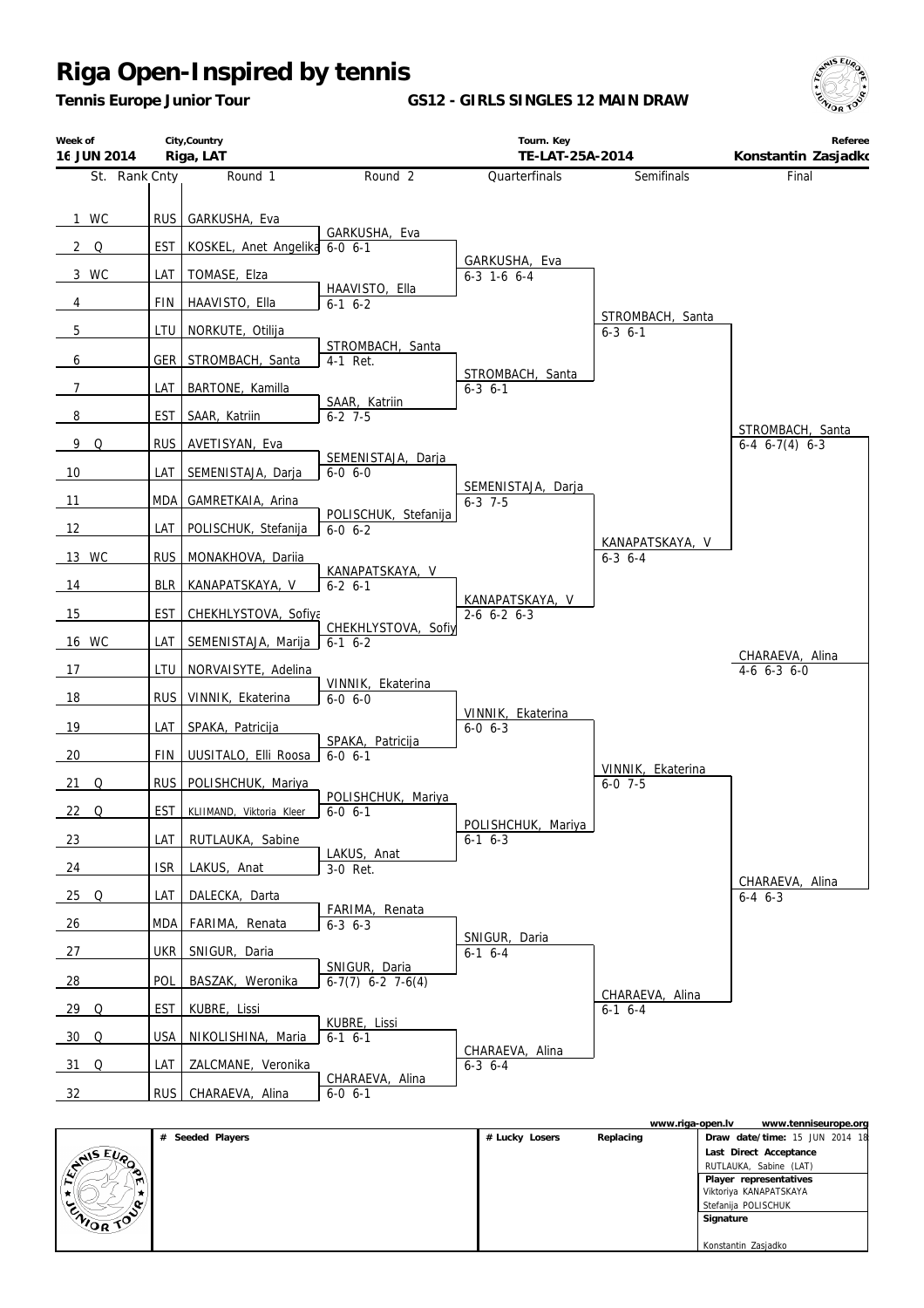

**www.riga-open.lv www.tenniseurope.org # Seeded Players # Lucky Losers Replacing Draw date/time:** 15 JUN 2014 18:15 ANS EURO  **Last Direct Acceptance** RUTLAUKA, Sabine (LAT)  **Player representatives HISADETO**  Viktoriya KANAPATSKAYA Þ, Stefanija POLISCHUK  **Signature** Konstantin Zasjadko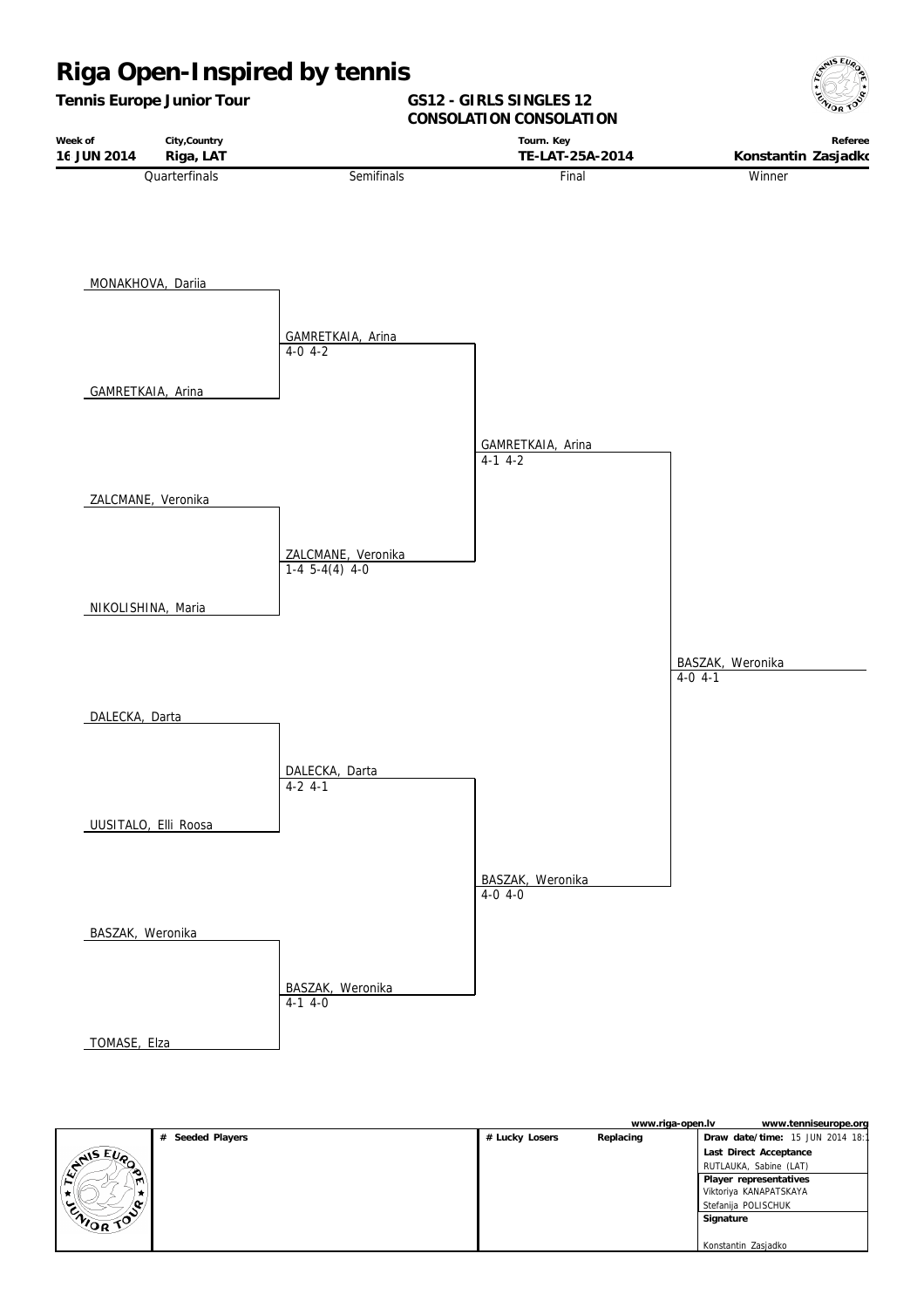*Tennis Europe Junior Tour*

#### **GS12 - GIRLS SINGLES 12 QUALIFYING**



| Week of<br>16 JUN 2014 |            | City, Country<br>Riga, LAT  | Tourn. Key<br>TE-LAT-25A-2014            | Referee<br>Konstantin Zasjadko            |
|------------------------|------------|-----------------------------|------------------------------------------|-------------------------------------------|
| St. Rank Cnty          |            | Round 1                     | Finals                                   | Qualifiers                                |
|                        |            |                             |                                          |                                           |
| $\mathbf{1}$           |            | LAT RACA, Odrija Aleksandra | RACA, Odrija Aleksandra                  |                                           |
| $\overline{2}$         |            | Bye                         |                                          | AVETISYAN, Eva                            |
| 3                      |            | RUS AVETISYAN, Eva          | AVETISYAN, Eva                           | $6 - 36 - 1$                              |
| 4                      | EST        | REINARU, Gerda              | $6-1$ $6-2$                              |                                           |
| 5                      | LTU        | VITKEVICIUTE, Evelina       |                                          |                                           |
| 6                      |            | Bye                         | VITKEVICIUTE, Evelina                    |                                           |
| 7 WC                   |            | RUS   POLISHCHUK, Mariya    |                                          | POLISHCHUK, Mariya<br>$6 - 26 - 2$        |
| 8                      | LAT        | DOKUKINA, Arina             | POLISHCHUK, Mariya<br>$6 - 0, 6 - 0$     |                                           |
| 9                      | LAT        | ZALCMANE, Veronika          |                                          |                                           |
|                        |            |                             | ZALCMANE, Veronika                       |                                           |
| 10                     |            | Bye                         |                                          | ZALCMANE, Veronika                        |
| 11                     | LAT        | TRASTASENKOVA, Arina        | BARKOVA, Tatiana                         | $6 - 3$ 6 - 0                             |
| 12                     |            | RUS_BARKOVA, Tatiana        | $6-1$ $6-3$                              |                                           |
| 13                     |            | BLR   DARASHKEVICH, Darya   |                                          |                                           |
| 14                     |            | Bye                         | DARASHKEVICH, Darya                      |                                           |
| 15                     | LAT        | VEVERE, Tereze              |                                          | KLIIMAND, Viktoria Kleer<br>$6 - 0 6 - 0$ |
| 16                     | <b>EST</b> | KLIIMAND, Viktoria Kleer    | KLIIMAND, Viktoria Kleer<br>$6 - 26 - 0$ |                                           |
| 17                     | LAT        | MATJUNINA, Amelija          |                                          |                                           |
| 18                     |            | Bye                         | MATJUNINA, Amelija                       |                                           |
|                        |            |                             |                                          | KUBRE, Lissi                              |
| <u>19</u>              | EST        | KUBRE, Lissi                | KUBRE, Lissi                             | $6 - 06 - 4$                              |
| 20                     |            | RUS SINITSYNA, Varvara      | $6 - 0 6 - 3$                            |                                           |
| 21                     | <b>EST</b> | KOSKEL, Anet Angelika       | KOSKEL, Anet Angelika                    |                                           |
| 22                     |            | Bye                         |                                          | KOSKEL, Anet Angelika                     |
| 23                     |            | RUS PETROVA, Diana          |                                          | $6 - 3$ 6 - 4                             |
| 24                     | LAT        | SAUSVERDE, Emilija          | PETROVA, Diana<br>$6 - 3$ $6 - 2$        |                                           |
| 25                     | LAT        | DALECKA, Darta              |                                          |                                           |
| 26                     |            | Bye                         | DALECKA, Darta                           |                                           |
| 27                     | LTU        | ZUKAUSKAITE, Daniele        |                                          | DALECKA, Darta<br>$7-56-1$                |
|                        |            |                             | ZUKAUSKAITE, Daniele                     |                                           |
| 28                     | <b>BLR</b> | TIKHONKO, Ekaterina         | W.O.                                     |                                           |
| 29                     | <b>EST</b> | RAMENSKAJA, Polina          | SINITSYNA, Valeriya                      |                                           |
| 30                     | <b>RUS</b> | SINITSYNA, Valeriya         | W.O.                                     | NIKOLISHINA, Maria                        |
| 31                     | LAT        | MAZURA, Anna Selina         | NIKOLISHINA, Maria                       | $3-6$ 7 $-6(4)$ 6 $-1$                    |
| 32                     |            | USA NIKOLISHINA, Maria      | $6-26-2$                                 |                                           |

|                    | Seeded Players<br># | # Alternates | Replacing | Draw date/time: 13 JUN 2014 18:52 |
|--------------------|---------------------|--------------|-----------|-----------------------------------|
|                    |                     |              |           | Last Direct Acceptance            |
| $x^{\text{NIS E}}$ |                     |              |           | All in                            |
| ا اسا              |                     |              |           | Player representatives            |
|                    |                     |              |           | Artsiom CHERKASAU                 |
| ما<br>۱œ.          |                     |              |           | Juliya POPYK                      |
| CAIOR TOP          |                     |              |           | Signature                         |
|                    |                     |              |           |                                   |
|                    |                     |              |           | Konstantin Zasjadko               |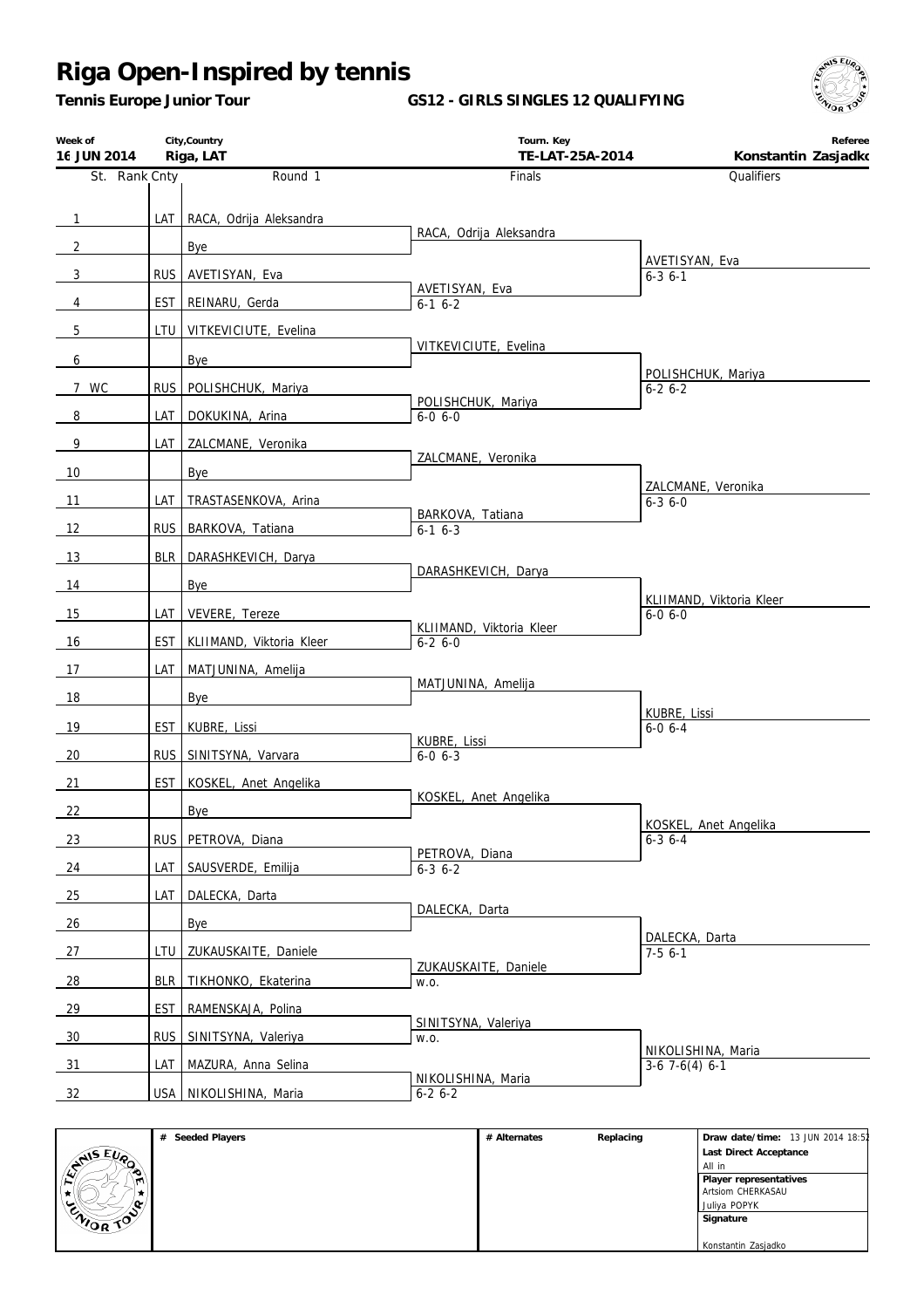*Tennis Europe Junior Tour*

**BD12 - BOYS DOUBLES 12 MAIN DRAW**



| Week of<br>16 JUN 2014 | City, Country<br>Riga, LAT     |                                                  | Tourn. Key<br>TE-LAT-25A-2014                 |                                 | Referee<br>Konstantin Zasjadko |
|------------------------|--------------------------------|--------------------------------------------------|-----------------------------------------------|---------------------------------|--------------------------------|
| St. Rank Cnty          |                                | Round 1                                          | Quarterfinals                                 | Semifinals                      | Final                          |
| 1                      | RUS <sup>I</sup>               | RUS FILIPPOV, Andrey<br>IVANOV, Fedor            | FILIPPOV, Andrey<br>IVANOV, Fedor             |                                 |                                |
| $\overline{2}$         |                                | Bye                                              |                                               | BARADEL, Emilien                |                                |
| 3                      |                                | RUS   LASHMANOV, Valentin<br>TUR SILIMAN, Baris  | BARADEL, Emilien                              | TACZALA, Dawid<br>W.O.          |                                |
| 4                      | POL                            | FRA   BARADEL, Emilien<br>TACZALA, Dawid         | TACZALA, Dawid<br>W.O.                        |                                 |                                |
| 5                      | <b>RUS</b><br>LAT              | CHERNYSHEV, Dmitry<br>LUKJANSKIJ, Valentin       |                                               |                                 | Abandoned                      |
| 6                      | <b>MDA</b>                     | MDA RUSSU, Alexandr<br>SNITARI, Ilya             | Abandoned                                     |                                 |                                |
| 7                      | <b>EST</b>                     | LTU BRUZAS, Matas<br>UUSTALO, Rain               |                                               | Abandoned                       |                                |
| 8                      | <b>FIN</b><br><b>FIN</b>       | LIUKSIALA, Samuel<br>SAARINEN, Oliver            | Abandoned                                     |                                 |                                |
| 9                      | EST <sub>I</sub><br><b>BLR</b> | HAKONEN, Oskar Erik<br>MOROZ, Danila             | GAPONENKO, Alexander                          |                                 | Abandoned                      |
| 10                     | <b>ISR</b><br>EST              | GAPONENKO, Alexander<br>LAJAL, Mark              | LAJAL, Mark<br>2-0 Ret.                       |                                 |                                |
| 11                     | RUS                            | RUS FROLOV, Boris<br>MILCHEVSKIY, Denis          |                                               | Abandoned                       |                                |
| 12                     | LAT<br>LAT                     | JARICEVSKIS, Roberts<br>LINKUNS-MOROZOVS, Daniel | Abandoned                                     |                                 |                                |
| 13                     | <b>BLR</b><br><b>EST</b>       | KNIAZEU, Mikhail<br>MANDMA, Alexander Georg      | KNIAZEU, Mikhail                              |                                 | Abandoned                      |
| 14                     | LAT<br><b>RUS</b>              | OZOLINS, Karlis<br>PHILIPPOV, Evgeny             | MANDMA, Alexander Georg<br>$6-16-1$           | KNIAZEU, Mikhail                |                                |
| 15                     |                                | Bye                                              |                                               | MANDMA, Alexander Georg<br>W.O. |                                |
| 16                     | LTU I<br>LTU                   | FIODOROV, Nikita<br>URBANAVICIUS, Aleksandras    | FIODOROV, Nikita<br>URBANAVICIUS, Aleksandras |                                 |                                |

|           |                     |              | www.riga-open.lv | www.tenniseurope.org              |
|-----------|---------------------|--------------|------------------|-----------------------------------|
|           | Seeded Players<br># | # Alternates | Replacing        | Draw date/time: 16 JUN 2014 13:05 |
|           |                     |              |                  | Last Direct Acceptance            |
| ANIS EURO |                     |              |                  | Bye x2                            |
|           |                     |              |                  | Player representatives            |
|           |                     |              |                  |                                   |
|           |                     |              |                  | Viktoriya KANAPATSKAYA            |
| ENIOR TOP |                     |              |                  | Signature                         |
|           |                     |              |                  |                                   |
|           |                     |              |                  | Konstantin Zasjadko               |